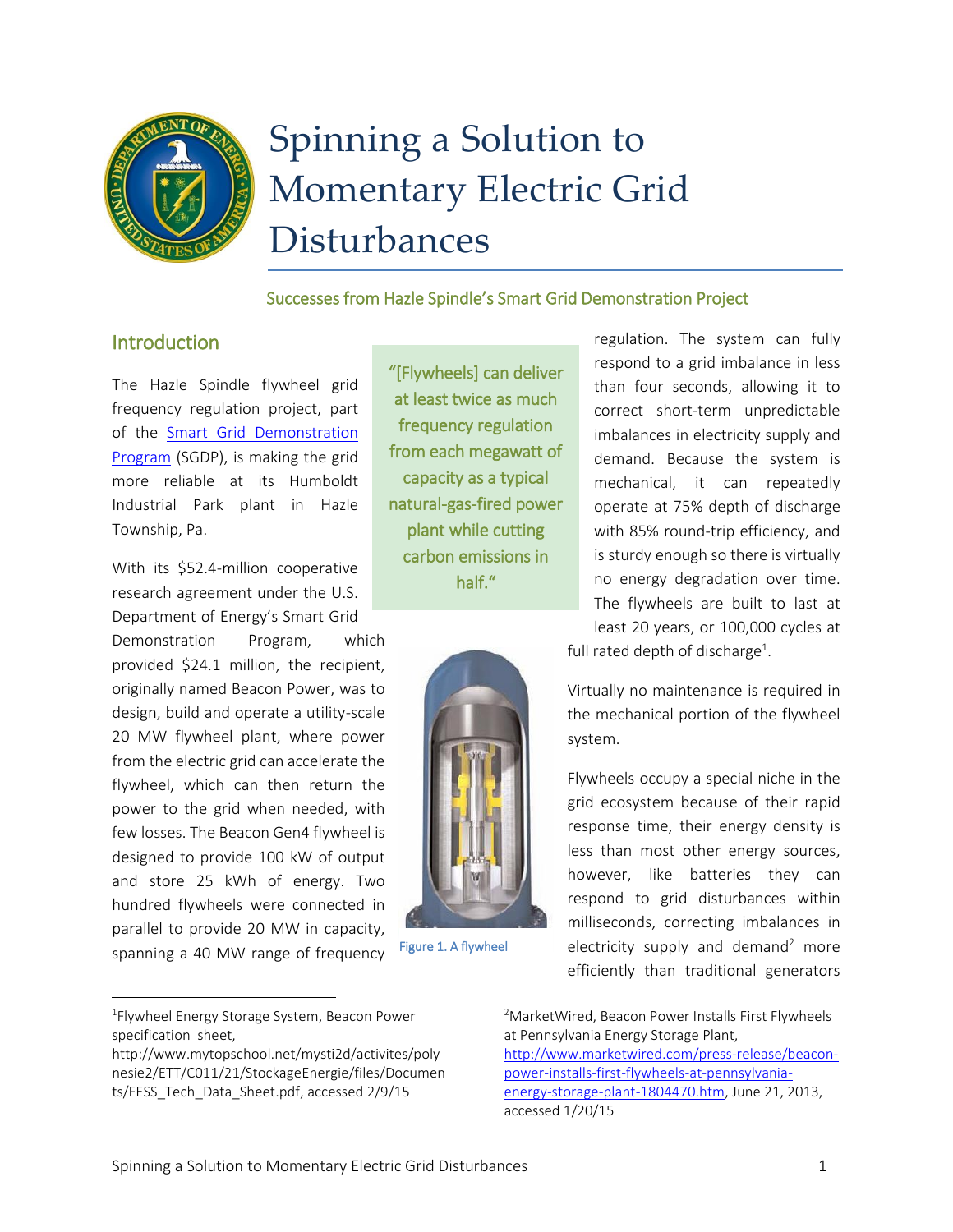while not consuming additional fuel or producing new emissions. They also use no hazardous materials or water.

The Hazle Spindle project deployed flywheels supplying fast frequency regulation service to the grid in the PJM Interconnection market. Currently, the complete 20 MW storage plant is operational. "PJM continues to welcome new technologies that provide diversity to the asset mix in PJM, as well as an



Figure 2. *Courtesy of Hazle Spindle* 

opportunity to provide frequency regulation service," said Terry Boston, CEO and president of PJM Interconnection. "This will be the first flywheel technology placed into our regulation market."<sup>3</sup>

#### Performance

 $\overline{a}$ 

A final milestone to full operations was met when Hazle Spindle passed its 20 MW PJM regulation qualification test in September 2014. Operating currently at full capacity, the flywheel plant has delivered a cumulative 11,655 MWh of energy as of December 31, 2014.

## The new plant complements the Stephentown, NY plant

The Beacon power Gen4 flywheel technology consists of "1150-kilogram magnetically levitated flywheel motor-generators<sup>4</sup>." By adjusting their rate of spin, these machines balance electrical supply and demand, regulating grid frequency near 60 hertz.

According to David Hawkins of KEMA, due to the quick response capabilities of flywheels, they "can deliver at least twice as much frequency regulation from each megawatt of capacity as a typical natural-gas-fired power plant while cutting carbon emissions in half. 5 " This is because flywheels are more specialized in their response to grid disturbances than gas generators, absorbing and releasing energy without reference to heat rates. Fast response resources such as flywheels and batteries do so rapidly enough to participate in ancillary service markets for frequency regulation<sup>6</sup>.

smarter-grid/flywheels-keep-the-grid-in-tune, accessed 11/7/14 5 IEEE, Flywheels keep the grid in tune, [http://spectrum.ieee.org/energy/the-smarter](http://spectrum.ieee.org/energy/the-smarter-grid/flywheels-keep-the-grid-in-tune)[grid/flywheels-keep-the-grid-in-tune,](http://spectrum.ieee.org/energy/the-smarter-grid/flywheels-keep-the-grid-in-tune) 6/27/2011, accessed 2/9/15 <sup>6</sup> PJM, Ancillary Services, [http://www.pjm.com/markets-and](http://www.pjm.com/markets-and-operations/ancillary-services.aspx)[operations/ancillary-services.aspx,](http://www.pjm.com/markets-and-operations/ancillary-services.aspx) accessed 1/9/2015

<sup>&</sup>lt;sup>3</sup> Beacon Power press release to MarketWire, Beacon Power Installs First Flywheels at Pennsylvania Energy Storage Plant, June 21, 2013,

[http://www.marketwired.com/press-release/beacon](http://www.marketwired.com/press-release/beacon-power-installs-first-flywheels-at-pennsylvania-energy-storage-plant-1804470.htm)[power-installs-first-flywheels-at-pennsylvania](http://www.marketwired.com/press-release/beacon-power-installs-first-flywheels-at-pennsylvania-energy-storage-plant-1804470.htm)[energy-storage-plant-1804470.htm,](http://www.marketwired.com/press-release/beacon-power-installs-first-flywheels-at-pennsylvania-energy-storage-plant-1804470.htm) accessed 2/4/2015

<sup>4</sup> IEEE Spectrum, Flywheels Keep the Grid in Tune, 6/27/11, http://spectrum.ieee.org/energy/the-